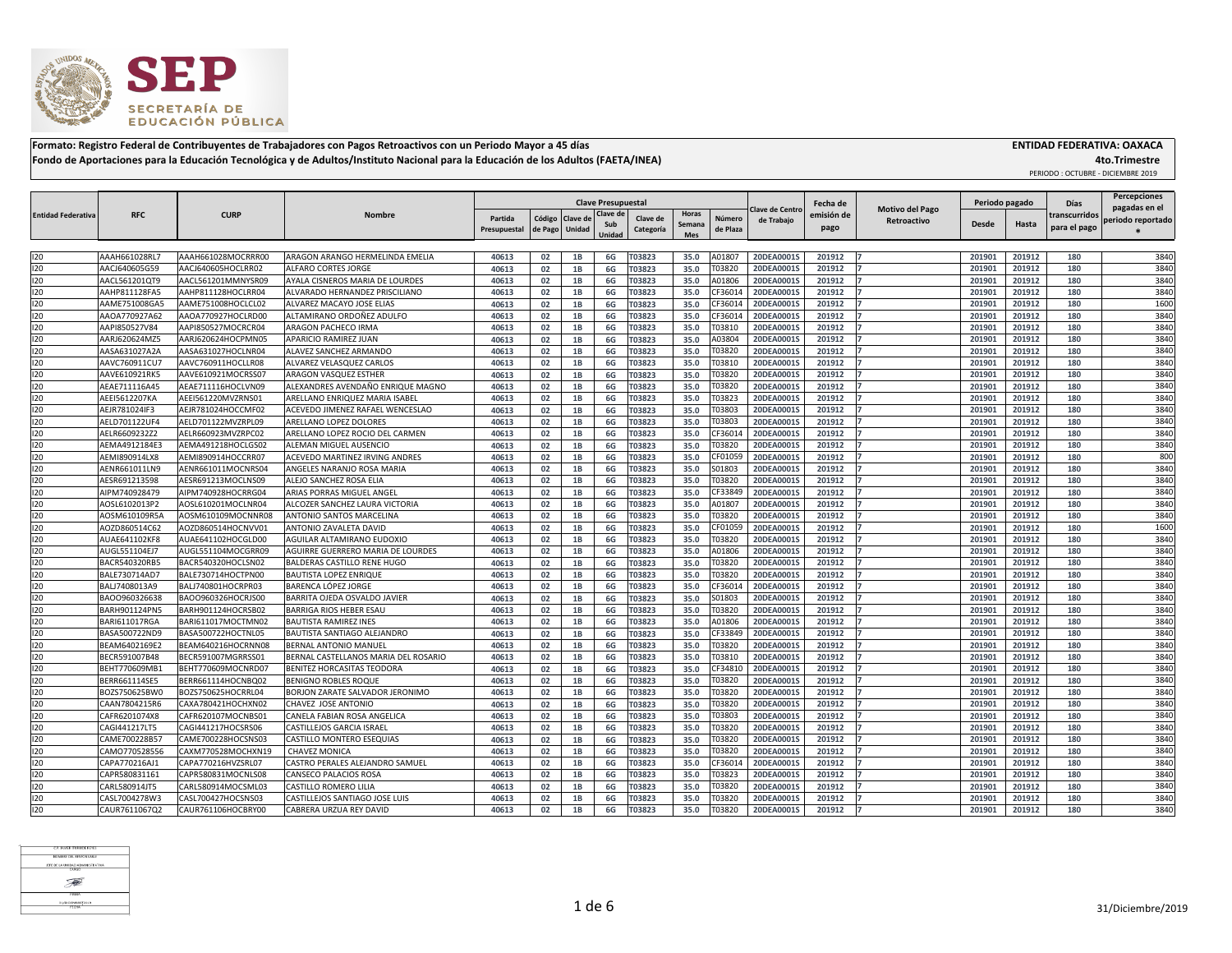| 120               | CAVE730510J34 | CAVE730510MOCHCL01 | <b>CHACON VICENTE ELIA</b>                | 40613 | 02        |                 | 6G | T03823        | 35.0 | A0180       | 20DEA0001S<br>201912 | 201901 | 201912 | 180 | 3840                      |
|-------------------|---------------|--------------------|-------------------------------------------|-------|-----------|-----------------|----|---------------|------|-------------|----------------------|--------|--------|-----|---------------------------|
| 120               | CEGS710830V62 | CEGS710830HOCRNB08 | <b>CERON GONZALEZ SABINO</b>              | 40613 | 02        | 1B              | 6G | T03823        | 35.0 | T03820      | 20DEA0001S<br>201912 | 201901 | 201912 | 180 | 3840                      |
| 120               |               |                    |                                           |       |           |                 |    |               |      |             |                      |        |        |     |                           |
|                   | CEPS790216GE3 | CEPS790216MOCRCN04 | <b>CERVANTES PACHECO SANDY</b>            | 40613 | 02        | 1B              | 6G | <b>ГОЗ823</b> | 35.0 | 40180       | 20DEA0001S<br>201912 | 201901 | 201912 | 180 | 3840                      |
| 120               | CERS760914V49 | CERS760914HOCLMY01 | <b>CELAYA RAMIREZ SEYMER</b>              | 40613 | 02        |                 | 6G | T03823        | 35.0 | T03820      | 20DEA0001S<br>201912 | 201901 | 201912 | 180 | 3840                      |
| 120               | COAM630504S47 | COAM630504HOCRLR04 | <b>CORTES ALTO MAURO</b>                  | 40613 | 02        |                 | 6G | T03823        | 35.0 | T03820      | 20DEA0001S<br>201912 | 201901 | 201912 | 180 | 3840                      |
| 120               | COLG761231BD1 | COLG761231MOCRYL08 | CORTEZ LEYVA GLADYS JACCIRY               | 40613 | 02        | 1B              | 6G | T03823        | 35.0 | A03804      | 20DEA0001S<br>201912 | 201901 | 201912 | 180 | 3840                      |
| 120               | CUCC7604052EA | CUCC760405HOCRLR09 | <b>CRUZ COLMENARES CARLOS</b>             | 40613 | 02        |                 | 6G | T03823        | 35.0 | T0382       | 20DEA0001S<br>201912 | 201901 | 201912 | 180 | 3840                      |
| 120               | CUCG681108KR1 | CUCG681108MOCRSD04 | <b>CRUZ CASTRO GUADALUPE</b>              | 40613 | 02        | 1B              | 6G | T03823        | 35.0 | T03820      | 20DEA0001S<br>201912 | 201901 | 201912 | 180 | 3840                      |
| 120               | CUGG6004177EA | CUGG600417MOCRRL02 | CRUZ GARCIA GLORIA REBECA                 | 40613 | 02        | 1 <sub>B</sub>  | 6G | T03823        | 35.0 | Г0382       | 20DEA0001S<br>201912 | 201901 | 201912 | 180 | 3840                      |
| 120               | CUGG650417G39 | CUGG650417MOCRTL09 | CRUZ GUTIERREZ GLORIA GUADALUPE           | 40613 | 02        | 1B              | 6G | T03823        | 35.0 | Г0382       | 20DEA00019<br>201912 | 20190  | 201912 | 180 | 3840                      |
| 120               | CUGI5611161CA | CUGI561116MOCRRN02 | <b>CRUZ GARCIA INES</b>                   | 40613 | 02        |                 | 6G | T03823        | 35.0 | T0381       | 20DEA0001S<br>201912 | 201901 | 201912 | 180 | 3840                      |
| 120               | CUGR651007440 | CUGR651007MOCRRS05 | CRUZ GARCIA MARIA DEL ROSARIO             | 40613 | 02        | 1B              | 6G | T03823        | 35.0 | A01806      | 20DEA0001S<br>201912 | 201901 | 201912 | 180 | 3840                      |
| 120               |               |                    | <b>CRUZ HERNANDEZ ELENA MARIA</b>         |       |           |                 |    |               |      | CF3601      | 20DEA0001S           |        | 201912 | 180 | 1120                      |
|                   | CUHE820321JF5 | CUHE820321MOCRRL07 |                                           | 40613 | 02        | 1B              | 6G | T03823        | 35.0 |             | 201912               | 201901 |        |     |                           |
| 120               | CUJT751221MS1 | CUJT751221HOCRRM06 | CRUZ JARQUIN TOMAS PEDRO                  | 40613 | 02        | 1B              | 6G | T03823        | 35.0 | 0382        | 20DEA0001S<br>201912 | 201901 | 201912 | 180 | 3840                      |
| 120               | CUMA680109GU4 | CUMA680109HOCRZN09 | CRUZ MEZA ANTONIO                         | 40613 | 02        | 1B              | 6G | <b>ГОЗ823</b> | 35.0 | T03820      | 201912<br>20DEA00019 | 201901 | 201912 | 180 | 3840                      |
| 120               | CUNO641222214 | CUXN641222MOCVXR07 | CUEVAS NORMA EUNICE                       | 40613 | 02        | <b>1B</b>       | 6G | <b>ГОЗ823</b> | 35.0 | Г0382       | 20DEA0001S<br>201912 | 20190  | 201912 | 180 | 3840                      |
| 120               | CUPM750627ST6 | CUPM750627MOCRRC08 | CRUZ PEREZ MICAHELA GLAFIRA               | 40613 | 02        |                 | 6G | <b>ГОЗ823</b> | 35.0 | T0381       | 20DEA0001S<br>201912 | 20190  | 201912 | 180 | 2080                      |
| 120               | CURY780320SK6 | CURY780320MOCRGD03 | <b>CRUZ REGINO YADIRA</b>                 | 40613 | 02        |                 | 6G | T03823        | 35.0 | A01807      | 20DEA0001S<br>201912 | 201901 | 201912 | 180 | 3840                      |
| 120               | CUSD661223SC: | CUSD661223HOCRLG00 | CRUZ SALVATIERRA DAGOBERTO                | 40613 | 02        | 1B              | 6G | T03823        | 35.0 | <b>0382</b> | 20DEA0001S<br>201912 | 201901 | 201912 | 180 | 3840                      |
| 120               | DEGJ730102RL5 | DEGJ730102HOCSRS04 | DESALES GUERACH JESUS RANGEL              | 40613 | 02        |                 | 6G | T03823        | 35.0 | Г0382       | 20DEA0001S<br>201912 | 201901 | 201912 | 180 | 3840                      |
| 120               | DIMD700627M67 | DIMD700627HOCZRR07 | <b>DIAZ MARTINEZ DARIO</b>                | 40613 | 02        | <b>1R</b>       | 6G | T03823        | 35.0 | T0382       | 20DEA0001S<br>201912 | 201901 | 201912 | 180 | 3840                      |
| 120               | DIMZ860407RY7 | DIMZ860407HOCLJL04 | DILLANES MIJANGOS ZALATIEL                | 40613 | 02        | 1B              | 6G | T03823        | 35.0 | T03820      | 20DEA0001S<br>201912 | 20190  | 201912 | 180 | 3840                      |
| 120               | DOGM7702134M9 | DOGM770213HOCRMX04 | DORANTES GAMBOA MAXIMO JESUS              |       |           | 1B              |    |               |      | F360:       | 20DEA0001S<br>201912 | 201901 | 201912 | 180 | 3520                      |
|                   |               |                    |                                           | 40613 | 02        |                 | 6G | T03823        | 35.0 |             |                      |        |        |     |                           |
| 120               | DOJA780111JF5 | DOJA780111HOCRML01 | <b>DORANTES JIMENEZ ALAIN</b>             | 40613 | 02        |                 | 6G | T03823        | 35.0 | T03820      | 20DEA00019<br>201912 | 20190  | 201912 | 180 | 3840                      |
| 120               | EUMR700919FU1 | EUMR700919HOCSNC05 | ESTUDILLO MONTALVO RICARDO                | 40613 | 02        |                 | 6G | T03823        | 35.0 | <b>0382</b> | 20DEA0001S<br>201912 | 201901 | 201912 | 180 | 3840                      |
| 120               | FAGS610530QG0 | FAGS610530MDFRNL05 | FRANCO GONZALEZ SOLEDAD                   | 40613 | 02        | 1B              | 6G | T03823        | 35.0 | F06803      | 20DEA0001S<br>201912 | 201901 | 201912 | 180 | 3840                      |
| 120               | FEJC720716GW1 | FEJC720716MOCRMR08 | FERIA JIMENEZ MARIA DEL CARMEN FABIOLA    | 40613 | 02        |                 | 6G | T03823        | 35.0 | CF0480      | 201912<br>20DEA0001S | 201901 | 201912 | 180 | 3840                      |
| 120               | FEOR780413UD5 | FEOR780413MDFRRC04 | <b>FERIA ORTIZ ROCIO</b>                  | 40613 | 02        | 1 <sub>B</sub>  | 6G | T03823        | 35.0 | <b>0382</b> | 20DEA0001S<br>201912 | 201901 | 201912 | 180 | 3840                      |
| 120               | FETP761101LQ1 | FETP761101HOCLRR0C | <b>FELIPE TRAPAGA PERFECTO</b>            | 40613 | 02        | 1B              | 6G | <b>ГОЗ823</b> | 35.0 | T03820      | 20DEA0001S<br>201912 | 20190  | 201912 | 180 | 3840                      |
| 120               | FOGR7109293C0 | FOGR710929HHGLNF05 | FLORES GONZALEZ RAFAEL                    | 40613 | 02        |                 | 6G | <b>ГОЗ823</b> | 35.0 | T03820      | 20DEA0001S<br>201912 | 201901 | 201912 | 180 | 3840                      |
| $\overline{120}$  | FOPE560130AZ7 | FOPE560130HOCLBP00 | <b>FLORES PUEBLITA EPIFANIO</b>           | 40613 | <b>02</b> | 1R              | 6G | T03823        | 35.0 | T03820      | 20DEA0001S<br>201912 | 201901 | 201912 | 180 | 3840                      |
| 120               | FOZB740430RX0 | FOZB740430HOCLRN19 | <b>FLORES ZURITA BENITO JAIME</b>         | 40613 | 02        | --<br>1B        | 6G | T03823        | 35.0 | Г0382(      | 20DEA0001S<br>201912 | 201901 | 201912 | 180 | 3840                      |
| 120               | FUSC7603059F9 | FUSC760305MOCNLR09 | FUENTES SOLAR MARIA DEL CARMEN            | 40613 | 02        |                 | 6G | T03823        | 35.0 | T0382       | 20DEA0001S<br>201912 | 201901 | 201912 | 180 | 3840                      |
|                   |               |                    |                                           |       |           |                 |    |               |      |             |                      |        |        |     | 3840                      |
| 120               | GAAD7505058R2 | GAAD750505HOCRNV03 | <b>GARCIA ANGEL DAVID</b>                 | 40613 | 02        | 1B              | 6G | T03823        | 35.0 | T03820      | 20DEA0001S<br>201912 | 201901 | 201912 | 180 |                           |
| 120               | GAAF6806043C1 | GAAF680604HOCLGR01 | <b>GALLARDO AGUILAR FRANCISCO</b>         | 40613 | 02        | <b>1R</b>       | 6G | T03823        | 35.0 | Г0382       | 20DEA0001S<br>201912 | 201901 | 201912 | 180 | 3840                      |
| 120               | GACF571004GI7 | GACF571004HOCRHR0  | <b>GARCIA CHIÑAS FRANCISCO</b>            | 40613 | 02        | 1B              | 6G | T03823        | 35.0 | F3601       | 20DEA0001S<br>201912 | 20190  | 201912 | 180 | 3840                      |
| 120               | GAGA830814T26 | GAGA830814MOCLLS02 | GALINDO GALINDO ASUNCION NERY             | 40613 | 02        |                 | 6G | T03823        | 35.0 | Г0381(      | 20DEA0001S<br>201912 | 201901 | 201912 | 180 | 3840                      |
| 120               | GALF7301112S5 | GALF730111MOCRPR03 | <b>GARCIA LOPEZ FRANCISCA GUILLERMINA</b> | 40613 | 02        | 1B              | 6G | T03823        | 35.0 | T03820      | 20DEA0001S<br>201912 | 201901 | 201912 | 180 | 3840                      |
| 120               | GALM6010238X3 | GALM601023MOCRNR04 | <b>GARCIA LUNA MARGARITA LETICIA</b>      | 40613 | 02        | 1B              | 6G | T03823        | 35.0 | A0180       | 20DEA0001S<br>201912 | 201901 | 201912 | 180 | 3840                      |
| 120               | GALR710301FK6 | GALR710301MOCLBS04 | <b>GALLEGOS LABIAS ROSA MARIA</b>         | 40613 | 02        | 1B              | 6G | T03823        | 35.0 | T0382       | 201912<br>20DEA0001S | 201901 | 201912 | 180 | 3840                      |
| 120               | GALS700622D4A | GALS700622MOCRPY07 | <b>GARCIA LOPEZ SYLVIA MAGDALENA</b>      | 40613 | 02        | 1B              | 6G | T03823        | 35.0 | CF0480      | 20DEA0001S<br>201912 | 201901 | 201912 | 180 | 3840                      |
| $\overline{120}$  | GAME670305JJ4 | GAME670305MOCRRL09 | <b>GARCIA MARTINEZ ELIZABETH</b>          | 40613 | 02        | 1B              | 6G | <b>ГОЗ823</b> | 35.0 | T0382       | 20DEA0001S<br>201912 | 20190  | 201912 | 180 | 3840                      |
| 120               | GANT8105197E8 | GANT810519HOCRXR00 | <b>GARCIA NUÑEZ TARCIS</b>                | 40613 | 02        |                 | 6G | T03823        | 35.0 | T03803      | 20DEA0001S<br>201912 | 201901 | 201912 | 180 | 3840                      |
| $\overline{120}$  |               |                    | <b>GALINDO REYES PATRICIA</b>             | 40613 |           |                 |    | T03823        |      | A03804      | 20DEA0001S           |        | 201912 |     | 3840                      |
|                   | GARP750217RB5 | GARP750217MOCLYT08 |                                           |       | 02        |                 | 6G |               | 35.0 |             | 201912               | 201901 |        | 180 |                           |
| 120               | GATI700220R64 | GATI700220MOCRMR07 | <b>GARCIA TAMAYO IRMA</b>                 | 40613 | 02        | 1B              | 6G | T03823        | 35.0 | T03820      | 20DEA0001S<br>201912 | 201901 | 201912 | 180 | 3840                      |
| 120               | GAVC800126EG4 | GAVC800126MOCYLL08 | GAY VALENCIA CLAUDIA LILIANA              | 40613 | 02        | 1B              | 6G | T03823        | 35.0 | A03804      | 20DEA0001S<br>201912 | 201901 | 201912 | 180 | 3840                      |
| 120               | GOCL5306113T1 | GOCL530611HOCMSS00 | <b>GOMEZ CASTILLO LUIS RAFAEL</b>         | 40613 | 02        | 1 <sub>B</sub>  | 6G | T03823        | 35.0 | T0382       | 20DEA0001S<br>201912 | 201901 | 201912 | 180 | 3840                      |
| 120               | GOFC5803062S4 | GOFC580306HOCNRR02 | <b>GONZALEZ FRANCO CIRO</b>               | 40613 | 02        | 1B              | 6G | T03823        | 35.0 | T0381       | 20DEA0001S<br>201912 | 201901 | 201912 | 180 | 3840                      |
| $\overline{120}$  | GOMP8107018G7 | GOMP810701HOCMRD00 | <b>GOMEZ MARQUEZ PEDRO</b>                | 40613 | 02        | 1B              | 6G | T03823        | 35.0 | A0180       | 20DEA0001S<br>201912 | 201901 | 201912 | 180 | 3840                      |
| 120               | GOPE610511J59 | GOPE610511HOCNRR06 | <b>GONZALEZ PERALTA ERNESTO</b>           | 40613 | 02        | 1B              | 6G | T03823        | 35.0 | T03823      | 20DEA0001S<br>201912 | 201901 | 201912 | 180 | 3840                      |
| 120               | GORJ681203GH6 | GORJ681203HOCNZV07 | <b>GONZALEZ RUIZ JAVIER</b>               | 40613 | 02        |                 | 6G | T03823        | 35.0 | <b>0382</b> | 20DEA0001S<br>201912 | 201901 | 201912 | 180 | 3840                      |
| 120               | GORS630531PT4 | GORS630531MOCDSL00 | <b>GODINEZ RASGADO SILVIA</b>             | 40613 | 02        | 1B              | 6G | T03823        | 35.0 | T0382       | 20DEA0001S<br>201912 | 201901 | 201912 | 180 | 3840                      |
| 120               | GORS740318BX7 | GORS740318MDFMYN03 | <b>GOMEZ REYES SANDRA ANGELICA</b>        | 40613 | 02        |                 | 6G | T03823        | 35.0 | A0180       | 20DEA0001S<br>201912 | 201901 | 201912 | 180 | 3840                      |
| 120               | GUCF571020QL8 | GUCF571020HOCTNL07 | <b>GUTIERREZ CONTRERAS FELICIANO</b>      | 40613 | 02        |                 | 6G | T03823        | 35.0 | Г0382       | 20DEA0001S<br>201912 | 201901 | 201912 | 180 | 3840                      |
| 120               |               |                    |                                           |       |           |                 |    |               |      |             |                      |        |        |     |                           |
|                   | GUDH680108EC7 | GUDH680108HOCTZL01 | <b>GUTIERREZ DIAZ HELADIO</b>             | 40613 | 02        | 1B              | 6G | T03823        | 35.0 | T0382       | 20DEA00019<br>201912 | 20190  | 201912 | 180 | 3840                      |
| 120               | GUMJ680814RK8 | GUMJ680814MOCTRN02 | <b>GUTIERREZ MORALES JUANA BELEM</b>      | 40613 | 02        |                 | 6G | <b>ГОЗ823</b> | 35.0 | T03820      | 20DEA0001S<br>201912 | 201901 | 201912 | 180 | 3840                      |
| 120               | GUSR6510162R4 | GUSR651016MOCZLC03 | <b>GUZMAN SOLANA ROCIO JULIA</b>          | 40613 | 02        |                 | 6G | T03823        | 35.0 | T03820      | 20DEA0001S<br>201912 | 201901 | 201912 | 180 | 3840                      |
| $\overline{120}$  | HEBA920415E21 | HEBA920415MOCRSB07 | HERNANDEZ BUSTAMANTE ABRIL ITZEL          | 40613 | 02        | 1B              | 6G | T03823        | 35.0 | CF0105      | 20DEA0001S<br>201912 | 201901 | 201912 | 180 | 1120                      |
| 120               | HEBV650315UQ8 | HEBV650315HOCRRD09 | HERNANDEZ BARRIENTOS VIDAL EDMUNDO        | 40613 | 02        | 1B              | 6G | T03823        | 35.0 | Г0382(      | 20DEA0001S<br>201912 | 201901 | 201912 | 180 | 3840                      |
| 120               | HECM781122PA4 | HECM781122HOCRNR02 | HERNANDEZ CANSECO MAURO                   | 40613 | 02        |                 | 6G | T03823        | 35.0 | Г0382(      | 20DEA0001S<br>201912 | 201901 | 201912 | 180 | 3840                      |
| 120               | HECR740928IY6 | HECR740928MOCRCQ01 | HERNANDEZ COCA RAQUEL                     | 40613 | 02        |                 | 6G | T03823        | 35.0 | T0382       | 201912<br>20DEA0001S | 201901 | 201912 | 180 | 3840                      |
|                   | HEDG730227D28 | HEDG730227HOCRZL06 | HERNANDEZ DIAZ GILBERTO                   | 40613 | 02        | <b>1R</b><br>ΨU | 6G | T03823        | 35.0 | T03820      | 20DEA0001S<br>201912 | 201901 | 201912 | 180 | 3840<br>ט <del>ד</del> טכ |
| $\frac{120}{120}$ | HEHC720327BD1 | HEHC720327MOCRRL06 | HERNANDEZ HERNANDEZ CELSA                 | 40613 | 02        | <b>1B</b>       | 6G | T03823        | 35.0 | A01807      | 201912<br>20DEA0001S | 201901 | 201912 | 180 | 3840                      |
| 120               | HEHI660424P63 | HEHI660424MOCRRR03 | HERNANDEZ HERNANDEZ IRMA                  | 40613 | 02        | 1B              | 6G | T03823        | 35.0 | A01807      | 201912<br>20DEA0001S | 201901 | 201912 | 180 | 3840                      |
| 120               | HELA6405036E8 | HELA640503HOCRPN06 | <b>HERNANDEZ LOPEZ ANDRES</b>             | 40613 | 02        |                 |    | T03823        | 35.0 | T03820      | 20DEA0001S<br>201912 | 201901 | 201912 | 180 | 3840                      |
|                   |               |                    |                                           |       |           | 1B              | 6G |               |      |             |                      |        |        |     |                           |

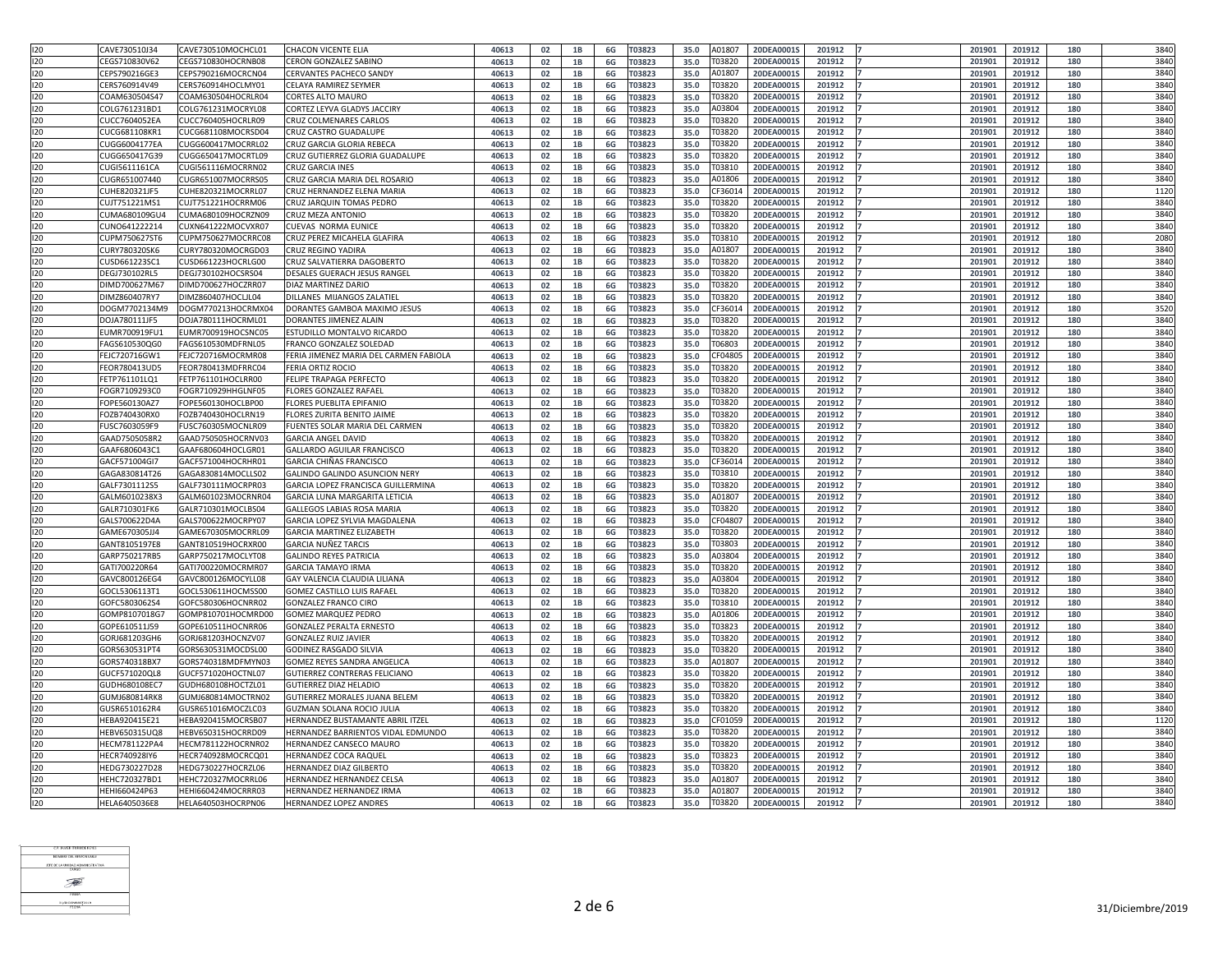| 120               | HELA680221DQ0        | HELA680221HOCRZN05 | HERNANDEZ LOAEZA ANTONIO            | 40613 | 02        |                | 6G  | T03823        | 35.0 | T03820         | 20DEA0001S | 201912 | 201901 | 201912 | 180 | 3840 |
|-------------------|----------------------|--------------------|-------------------------------------|-------|-----------|----------------|-----|---------------|------|----------------|------------|--------|--------|--------|-----|------|
| 120               | <b>HELA731206AL2</b> | HELA731206HOCRPR04 | HERNANDEZ LOPEZ AURELIO JESUS       | 40613 | 02        |                | 6G  | T03823        | 35.0 | A01806         | 20DEA0001S | 201912 | 201901 | 201912 | 180 | 3840 |
|                   |                      |                    |                                     |       |           |                |     |               |      |                |            |        |        |        |     |      |
| 120               | HEMF741112KP9        | HEMF741112MOCRRD04 | HERNANDEZ MERINO FIDELINA           | 40613 | 02        | 1B             | 6G  | T03823        | 35.0 | T03820         | 20DEA0001S | 201912 | 201901 | 201912 | 180 | 3840 |
| 120               | HERH580904K48        | HERH580904HGRRZC08 | HERNANDEZ RUIZ HECTOR JAVIER        | 40613 | 02        | 1B             | 6G  | T03823        | 35.0 | A01807         | 20DEA0001S | 201912 | 201901 | 201912 | 180 | 3840 |
| 120               | HERJ721022QP9        | HERJ721022HOCRYN07 | HERNANDEZ REYES JUAN SANTIAGO       | 40613 | 02        | <b>1B</b>      | 6G  | <b>ГОЗ823</b> | 35.0 | Г0382          | 20DEA0001S | 201912 | 20190  | 201912 | 180 | 3840 |
| 120               | HESA750112H92        | HESA750112HOCRNL02 | HERNANDEZ SANTIBAÑEZ ALFREDO        | 40613 | 02        | 1B             | 6G  | <b>ГОЗ823</b> | 35.0 | CF3384         | 20DEA0001S | 201912 | 201901 | 201912 | 180 | 3840 |
| 120               | HESD620525LU7        | HESD620525MOCRNM06 | HERNANDEZ SANCHEZ DOMITILA          | 40613 | 02        | 1 <sub>B</sub> | 6G  | 03823         | 35.0 | <b>Г</b> 0382  | 20DEA0001S | 201912 | 20190  | 201912 | 180 | 3840 |
|                   | HESN780925235        | HESN780925MOCRLR00 |                                     |       |           |                |     |               |      |                | 20DEA0001S |        | 20190  |        |     | 3840 |
| 120               |                      |                    | <b>HERNANDEZ SOLIS NORMA</b>        | 40613 | 02        |                | 6G  | <b>ГОЗ823</b> | 35.0 | 401806         |            | 201912 |        | 201912 | 180 |      |
| 120               | HETC620302EK6        | HETC620302HOCRLR04 | HERNANDEZ TOLEDO CRISTOBAL          | 40613 | 02        |                | 6G  | T03823        | 35.0 | A01805         | 20DEA0001S | 201912 | 201901 | 201912 | 180 | 3840 |
| 120               | HEZF670206C56        | HEZF670206HOCRRL06 | HEREDIA ZARATE FELIPE DE JESUS      | 40613 | 02        | 1B             | 6G  | <b>ГОЗ823</b> | 35.0 | Г0382(         | 20DEA0001S | 201912 | 201901 | 201912 | 180 | 3840 |
| 120               | IURJ811203V25        | IURJ811203HOCTYV01 | <b>TURBIDE REYES JAVIER</b>         | 40613 | 02        |                | 6G  | <b>ГОЗ823</b> | 35.0 | CF0105         | 20DEA0001S | 201912 | 20190  | 201912 | 180 | 3840 |
| 120               | JAOE570420U37        | JAOE570420MOCRRL05 | <b>JARQUIN ORTIZ ELIA</b>           | 40613 | 02        | 1 <sub>B</sub> | 6G  | T03823        | 35.0 | T03803         | 20DEA0001S | 201912 | 201901 | 201912 | 180 | 3840 |
| 120               | JASA531102HS5        | JASA531102MOCCNN00 | JACINTO SANTOS MARIA DE LOS ANGELES | 40613 | 02        | 1B             | 6G  | <b>ГОЗ823</b> | 35.0 | T0382          | 20DEA0001S | 201912 | 20190  | 201912 | 180 | 3840 |
|                   |                      | JEMM770413HOCSJR00 | DE JESUS MEJIA MARGARITO            |       |           |                |     |               |      |                | 20DEA0001S |        |        |        |     | 3840 |
| 120               | JEMM770413CW5        |                    |                                     | 40613 | 02        | 1B             | 6G  | <b>ГОЗ823</b> | 35.0 | T0382          |            | 201912 | 201901 | 201912 | 180 |      |
| 120               | JICE590225TP9        | JICE590225MOCMBL06 | JIMENEZ CABALLERO ELVIRA CECILIA    | 40613 | 02        |                | 6G  | <b>ГОЗ823</b> | 35.0 | 601803         | 20DEA0001S | 201912 | 20190  | 201912 | 180 | 3840 |
| 120               | JIPR770214DV3        | JIPR770214HOCMXB07 | JIMENEZ PIÑON ROBERTO               | 40613 | 02        | 1B             | 6G  | T03823        | 35.0 | T03820         | 20DEA0001S | 201912 | 201901 | 201912 | 180 | 3840 |
| 120               | JOSE770124SA1        | JOSE770124MOCSNL00 | JOSE SANTIAGO MARIA ELVIRA          | 40613 | 02        | 1 <sub>B</sub> | 6G  | <b>ГОЗ823</b> | 35.0 | 501803         | 20DEA0001S | 201912 | 201901 | 201912 | 180 | 3840 |
| 120               | JULJ8503299J6        | JULJ850329HOCRLS05 | <b>JUAREZ LLAMAS JOSE</b>           | 40613 | 02        |                | 6G  | <b>ГОЗ823</b> | 35.0 | CF3601         | 20DEA0001S | 201912 | 201901 | 201912 | 180 | 3840 |
| 120               | JUMA870613CK3        | JUMA870613HGRRNN06 | JUAREZ MONTES JOSE ANTONIO          | 40613 | 02        | <b>1B</b>      | 6G  | T03823        | 35.0 | CF360:         | 20DEA0001S | 201912 | 201901 | 201912 | 180 | 1440 |
|                   | JUMA9403207Y6        | JUMA940320MOCRRL00 | <b>JUAREZ MARTINEZ ALEJANDRA</b>    | 40613 |           |                |     | <b>ГОЗ823</b> | 35.0 | T03820         | 20DEA00019 | 201912 | 201901 | 201912 |     | 3840 |
| 120               |                      |                    |                                     |       | 02        | 1B             | 6G  |               |      |                |            |        |        |        | 180 |      |
| 120               | JUPO750613A1A        | JUPO750613HOCRCS06 | JUAREZ PICHARDO OSVALDO ANTONIO     | 40613 | 02        |                | 6G  | 03823         | 35.0 | T0381          | 20DEA0001S | 201912 | 201901 | 201912 | 180 | 3840 |
| 120               | JUZJ7605064H3        | JUZJ760506HOCRVS07 | JUAREZ ZAVALETA JUSTINO ORLANDO     | 40613 | 02        |                | 6G  | T03823        | 35.0 | T03820         | 20DEA0001S | 201912 | 20190  | 201912 | 180 | 3840 |
| 120               | LAPT880913UN6        | LAPT880913MVZRXR08 | LARA PEÑA TERESA DE JESUS           | 40613 | 02        |                | 6G  | T03823        | 35.0 | CF360:         | 20DEA0001S | 201912 | 201901 | 201912 | 180 | 3840 |
| 120               | LECE540605AN2        | LECE540605MOCNRL06 | LEON CRUZ ELOISA JOSEFINA           | 40613 | 02        | 1 <sub>B</sub> | 6G  | <b>ГОЗ823</b> | 35.0 | <b>ГОЗ8О</b> Э | 20DEA0001S | 201912 | 201901 | 201912 | 180 | 3840 |
| 120               | IEN6509218R7         | LIEN650921HOCBSX04 | LIBORIO ESCAMILLA NOE               | 40613 | 02        |                | 6G  | <b>ГОЗ823</b> | 35.0 | T0382          | 20DEA0001S | 201912 | 201901 | 201912 | 180 | 3840 |
|                   |                      |                    |                                     |       |           |                |     |               |      |                |            |        |        |        |     |      |
| 120               | LIHM810907N57        | LIHM810907MOCBRR03 | LIBORIO HERNANDEZ MIRIAM PILAR      | 40613 | 02        | <b>1B</b>      | 6G  | <b>ГОЗ823</b> | 35.0 | CF140          | 20DEA0001S | 201912 | 20190  | 201912 | 180 | 2080 |
| 120               | LIMC740127RW4        | LIMC740127MOCNTC06 | <b>LINARES MATUS CICLALI</b>        | 40613 | 02        | 1B             | 6G  | <b>ГОЗ823</b> | 35.0 | T03820         | 20DEA0001S | 201912 | 20190  | 201912 | 180 | 3840 |
| 120               | LOAB9804079I3        | LOAB980407MOCPQT04 | LOPEZ AQUINO BETSI ABRIL            | 40613 | 02        |                | 6G  | <b>ГОЗ823</b> | 35.0 | T03820         | 20DEA0001S | 201912 | 201901 | 201912 | 180 | 960  |
| 120               | LOAH641025SN2        | LOAH641025HOCPNC08 | LOPEZ ANTONIO HECTOR                | 40613 | 02        | 1B             | 6G  | T03823        | 35.0 | Г0382(         | 20DEA0001S | 201912 | 201901 | 201912 | 180 | 3840 |
| 120               | LOAR670604CT0        | LOAR670604MOCPNT05 | LOPEZ ANTONIO RUTILIA               | 40613 | 02        |                | 6G  | <b>ГОЗ823</b> | 35.0 | A01806         | 20DEA0001S | 201912 | 201901 | 201912 | 180 | 3840 |
| 120               | LOCA681026FT9        | LXCA681026HOCPSL06 | LOPEZ CASTRO ALFREDO CARLOS         | 40613 | <b>02</b> | <b>1R</b>      | 6G. | T03823        | 35.0 | T03820         | 20DEA0001S | 201912 | 201901 | 201912 | 180 | 3840 |
| 120               |                      |                    |                                     |       |           |                |     |               |      |                |            |        |        |        |     | 3840 |
|                   | LOCG650407U15        | LOCG650407MOCPRD05 | LOPEZ CARRASCO GUADALUPE            | 40613 | 02        | 1B             | 6G  | <b>ГОЗ823</b> | 35.0 | T03820         | 20DEA0001S | 201912 | 20190  | 201912 | 180 |      |
| 120               | LOCH780529JC7        | LOCH780529HOCPRR03 | LOPEZ CARRASCO HIRAM                | 40613 | 02        |                | 6G  | <b>ГОЗ823</b> | 35.0 | T0382          | 20DEA0001S | 201912 | 20190  | 201912 | 180 | 3840 |
| 120               | LOGA6810026G2        | LOGA681002HOCPRN09 | LOPEZ GARCIA ANDRES                 | 40613 | 02        | 1B             | 6G  | <b>ГОЗ823</b> | 35.0 | T03820         | 20DEA0001S | 201912 | 20190  | 201912 | 180 | 3840 |
| 120               | LOGJ5909045I0        | LOGJ590904HOCPMM07 | LOPEZ GOMEZ JAIME                   | 40613 | 02        |                | 6G  | T03823        | 35.0 | T03820         | 20DEA0001S | 201912 | 201901 | 201912 | 180 | 3840 |
| 120               | LOGJ6502272F3        | LOGJ650227HOCPLL02 | LOPEZ GALVEZ JULIO CESAR            | 40613 | 02        | 1B             | 6G  | T03823        | 35.0 | T03820         | 20DEA0001S | 201912 | 201901 | 201912 | 180 | 3840 |
| 120               | LOGJ680624MYA        | LOGJ680624HOCPNN02 | LOPEZ GONZALEZ JUAN CARLOS          | 40613 | 02        | 1B             | 6G  | <b>ГОЗ823</b> | 35.0 | T0382          | 20DEA0001S | 201912 | 201901 | 201912 | 180 | 3840 |
|                   |                      | LOHT671003MOCPRR02 |                                     |       |           | 1 <sub>R</sub> |     |               |      |                |            |        |        |        |     | 3840 |
| 120               | LOHT671003KL7        |                    | LOPEZ HERNANDEZ TERESITA DE JESUS   | 40613 | 02        |                | 6G  | <b>ГОЗ823</b> | 35.0 | A0180          | 20DEA0001S | 201912 | 201901 | 201912 | 180 |      |
| 120               | LOHV7401254GA        | LOHV740125MOCPRR00 | LOPEZ HERNANDEZ VIRGINIA            | 40613 | 02        | 1B             | 6G  | <b>ГОЗ823</b> | 35.0 | T0382          | 20DEA0001S | 201912 | 20190  | 201912 | 180 | 3840 |
| $\overline{120}$  | LOLA700424Q88        | LOLA700424HOCPPL03 | LOPEZ LOPEZ ALEJANDRO               | 40613 | 02        |                | 6G  | <b>ГОЗ823</b> | 35.0 | T0382          | 20DEA0001S | 201912 | 201901 | 201912 | 180 | 3840 |
| 120               | LOLR711207D61        | LOLR711207MOCPSC08 | <b>LOPEZ LUIS ROCELIA</b>           | 40613 | 02        | 1B             | 6G  | <b>ГОЗ823</b> | 35.0 | T03820         | 20DEA0001S | 201912 | 20190  | 201912 | 180 | 3840 |
| 120               | LOLR880612287        | LOLR880612HOCPPG06 | LOPEZ LOPEZ ROGELIO WILFRIDO        | 40613 | 02        |                | 6G  | <b>ГОЗ823</b> | 35.0 | T0382          | 20DEA0001S | 201912 | 201901 | 201912 | 180 | 3840 |
| 120               | LOLT6312289C4        | LOLT631228MOCPSF08 | LOPEZ LUIS TEOFILA                  | 40613 | 02        | 1 <sub>B</sub> | 6G  | T03823        | 35.0 | <b>Г</b> 0382  | 20DEA0001S | 201912 | 201901 | 201912 | 180 | 3840 |
|                   |                      |                    |                                     |       |           |                |     |               |      | T0382          |            |        |        |        |     | 3840 |
| 120               | LOMF6504039G1        | LOMF650403MOCPJR07 | LOPEZ MEJIA FRANCISCA OFELIA        | 40613 | 02        |                | 6G  | <b>ГОЗ823</b> | 35.0 |                | 20DEA0001S | 201912 | 201901 | 201912 | 180 |      |
| 120               | LOOC700725679        | LOOC700725MOCPRL09 | LOPEZ OROZCO CLAUDIA DEL CARMEN     | 40613 | 02        | 1 <sub>R</sub> | 6G  | <b>ГОЗ823</b> | 35.0 | A0180          | 20DEA0001S | 201912 | 201901 | 201912 | 180 | 3840 |
| 120               | LOOE720214DS2        | LOOE720214MOCPRR06 | LOPEZ OROZCO ERIKA PATRICIA         | 40613 | 02        |                | 6G  | <b>ГОЗ823</b> | 35.0 | T0382          | 20DEA0001S | 201912 | 20190  | 201912 | 180 | 3840 |
| 120               | LOPY800507GD6        | LOPY800507MOCPND02 | <b>LOPEZ PINEDA YADIRA</b>          | 40613 | 02        |                | 6G  | 03823         | 35.0 | T03803         | 20DEA0001S | 201912 | 20190  | 201912 | 180 | 3840 |
| 120               | LORG610918UD7        | LORG610918HOCPDN07 | LOPEZ RODRIGUEZ GENARO              | 40613 | 02        |                | 6G  | T03823        | 35.0 | T03820         | 20DEA0001S | 201912 | 201901 | 201912 | 180 | 3840 |
| 120               | LOSE641115LZ7        | LOSE641115MOCPNL01 | LOPEZ SANTIAGO ELPIDIA              | 40613 | 02        |                | 6G  | T03823        | 35.0 | A0180          | 20DEA0001S | 201912 | 201901 | 201912 | 180 | 3840 |
| 120               | LOST640114FJ9        | LOST640114MOCPRR01 | LOPEZ SORIANO MARIA TERESA          | 40613 | 02        | 1B             | 6G  | T03823        | 35.0 | A03804         | 20DEA0001S | 201912 | 201901 | 201912 | 180 | 3840 |
|                   |                      |                    |                                     |       |           |                |     |               |      |                |            |        |        |        |     | 3840 |
| 120               | LOVE741027LG9        | LOVE741027HOCPLD04 | LOPEZ VILLAVICENCIO EDUARDO REY     | 40613 | 02        | 1B             | 6G  | <b>ГОЗ823</b> | 35.0 | Г0381          | 20DEA0001S | 201912 | 20190  | 201912 | 180 |      |
| 120               | LUGA5910015F6        | LUGA591001HOCNRN02 | LUNA GARCIA ANGEL                   | 40613 | 02        | 1 <sub>B</sub> | 6G  | <b>ГОЗ823</b> | 35.0 | T0382          | 20DEA0001S | 201912 | 201901 | 201912 | 180 | 3840 |
| 120               | LUSS681111QD6        | LUSS681111MOCSNY01 | LUIS SANTOS SYLVIA VICTORIA         | 40613 | 02        | 1B             | 6G  | <b>ГОЗ823</b> | 35.0 | 40180          | 20DEA0001S | 201912 | 20190  | 201912 | 180 | 3840 |
| 120               | MACE610812JD7        | MACE610812MOCTRL01 | <b>MATUS CRUZ ELENA</b>             | 40613 | 02        |                | 6G  | <b>ГОЗ823</b> | 35.0 | T03810         | 20DEA0001S | 201912 | 201901 | 201912 | 180 | 3840 |
| 120               | MACU540516K44        | MACU540516HOCTYB00 | MATIAS CAYETANO UBALDO              | 40613 | 02        |                | 6G  | T03823        | 35.0 | T03820         | 20DEA0001S | 201912 | 201901 | 201912 | 180 | 3840 |
| 120               | MAGD530225JB0        | MAGD530225MOCNLL02 | MANZANARES GIL DALIA VICTORIA       | 40613 | 02        | 1B             | 6G  | <b>ГОЗ823</b> | 35.0 | T0381          | 20DEA0001S | 201912 | 201901 | 201912 | 180 | 3840 |
|                   |                      |                    |                                     |       |           |                |     |               |      |                |            |        |        |        |     |      |
| 120               | MAGE860119SH2        | MAGE860119MOCRND02 | MARTINEZ GONZALEZ EDITH             | 40613 | 02        | 1 <sub>B</sub> | 6G  | <b>ГОЗ823</b> | 35.0 | T03803         | 20DEA0001S | 201912 | 20190  | 201912 | 180 | 3840 |
| 120               | MAGP710531ST2        | MAGP710531MOCRRT08 | <b>MARTINEZ GARCIA PETRONILA</b>    | 40613 | 02        |                | 6G  | <b>ГОЗ823</b> | 35.0 | T0382          | 20DEA0001S | 201912 | 20190  | 201912 | 180 | 3840 |
| 120               | MAMA6501036V4        | MAMA650103HCSRNB06 | MARTINEZ MUNDO ABEL                 | 40613 | 02        | 1 <sub>B</sub> | 6G  | <b>ГОЗ823</b> | 35.0 | T0382          | 20DEA0001S | 201912 | 20190  | 201912 | 180 | 3840 |
| 120               | MAMC6609242V3        | MAMC660924MOCRRR06 | MARTINEZ MARTINEZ MARIA DEL CARMEN  | 40613 | 02        |                | 6G  | <b>ГОЗ823</b> | 35.0 | <b>ГОЗ803</b>  | 20DEA0001S | 201912 | 20190  | 201912 | 180 | 3840 |
| 120               | MAMX720608I93        | MXME720608MOCRTS02 | MARTINEZ MATUS ESPERANZA            | 40613 | 02        |                | 6G  | <b>ГОЗ823</b> | 35.0 | A0180          | 20DEA0001S | 201912 | 20190  | 201912 | 180 | 3840 |
|                   | MAPC700724R58        | MAPC700724MOCRRR08 | MARTINEZ PEREZ MARIA CRISTINA       | 40613 | 02        | 1 R            | 6G  | T03823        | 35.0 | T03820         | 20DEA0001S | 201912 | 201901 | 201912 | 180 | 3840 |
| $\frac{120}{120}$ |                      |                    |                                     |       | ◡▃        | --             |     |               |      |                |            |        |        |        |     |      |
|                   | MAPE6206013R5        | MAXP620601HOCRXD07 | MARTINEZ PEDRO                      | 40613 | 02        | <b>1B</b>      | 6G  | T03823        | 35.0 | T03820         | 20DEA0001S | 201912 | 201901 | 201912 | 180 | 3840 |
| 120               | MAPF580215Q33        | MAPF580215HOCRRS00 | MARTINEZ PEREZ FAUSTINO             | 40613 | 02        | 1B             | 6G  | T03823        | 35.0 | T03820         | 20DEA0001S | 201912 | 201901 | 201912 | 180 | 3840 |
| 120               | MAPR7503245K3        | MAPR750324HOCRNB08 | MARTINEZ PINACHO ROBERTO CARLOS     | 40613 | 02        | <b>1B</b>      | 6G  | T03823        | 35.0 | A01807         | 20DEA0001S | 201912 | 201901 | 201912 | 180 | 3840 |

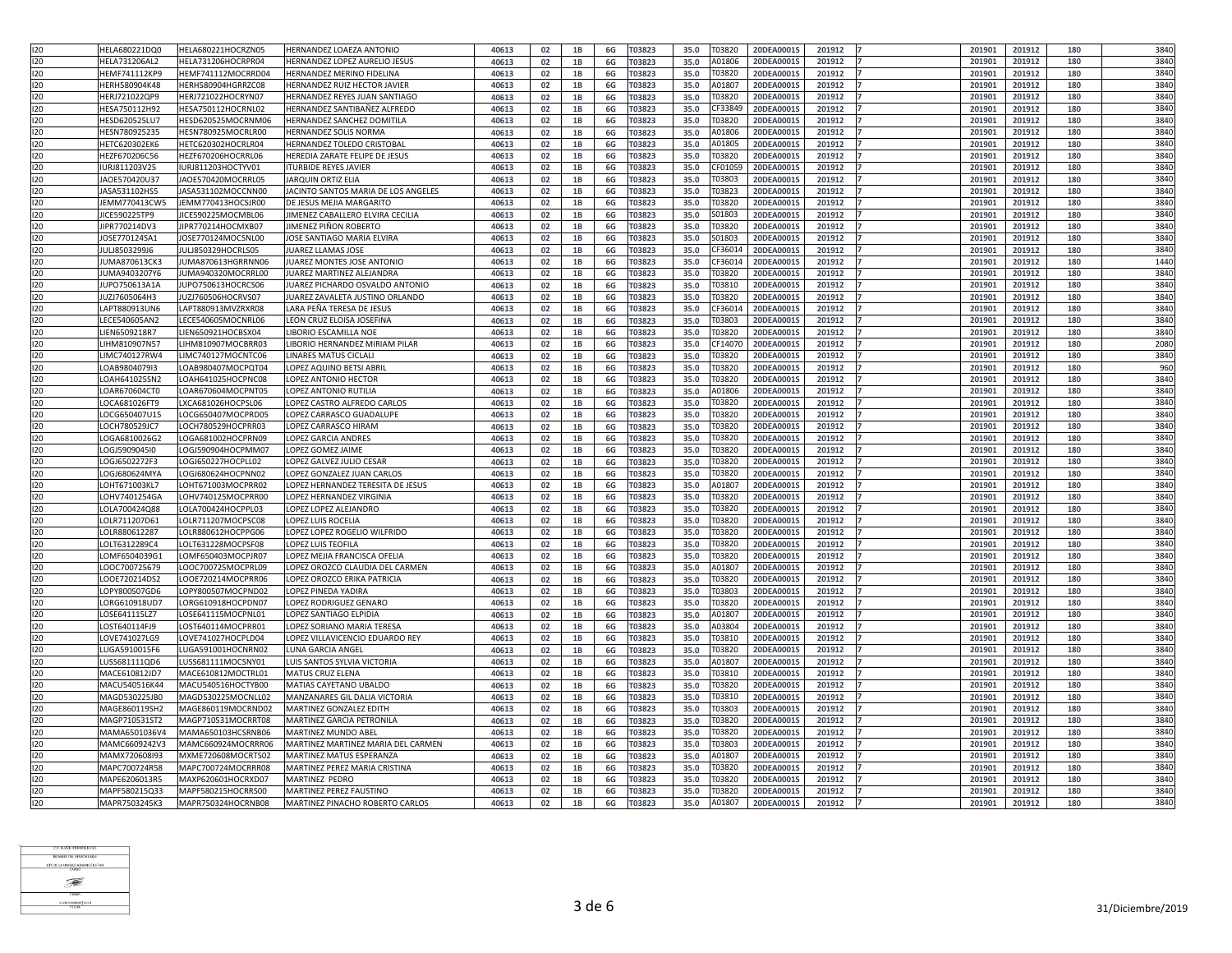| 120 | MAPT670924LK2 | MAPT670924MOCRRR09 | <b>MARTINEZ PEREZ TEREZA</b>         | 40613 | 02             |                | 6G     | <b>ГОЗ823</b> | 35.0 | T0382         | 20DEA0001S                        | 201912 | 201901 | 201912          | 180 | 3840 |
|-----|---------------|--------------------|--------------------------------------|-------|----------------|----------------|--------|---------------|------|---------------|-----------------------------------|--------|--------|-----------------|-----|------|
|     |               |                    |                                      |       |                |                |        |               |      |               |                                   |        |        |                 |     |      |
| 120 | MAQL560814GK3 | MAQL560814HOCRRS03 | MARTINEZ QUIROZ JOSE LUIS            | 40613 | 02             |                | 6G     | <b>ГОЗ823</b> | 35.0 | A0180         | 20DEA0001S                        | 201912 | 20190  | 201912          | 180 | 3840 |
| 120 | MARG6901078GA | MARG690107HOCRJS05 | MARTINEZ ROJAS GUSTAVO GUILLERMO     | 40613 | 02             |                | 6G     | <b>ГОЗ823</b> | 35.0 | T03803        | 20DEA0001S                        | 201912 | 20190  | 201912          | 180 | 3840 |
| 120 | MARI780504T25 | MARI780504HOCRSV08 | <b>MARTINEZ RIOS IVAN</b>            | 40613 | 02             |                | 6G     | T03823        | 35.0 | T03820        | 20DEA0001S                        | 201912 | 201901 | 201912          | 180 | 3840 |
| 120 | MARS730806MF6 | MARS730806HOCTDL04 | MATA RODRIGUEZ SALVADOR ANGEL        | 40613 |                | 1B             |        | T03823        | 35.0 | Г0382         | 20DEA0001S                        | 201912 | 201901 | 201912          | 180 | 3840 |
|     |               |                    |                                      |       | 02             |                | 6G     |               |      |               |                                   |        |        |                 |     |      |
| 120 | MART680521QJ3 | MART680521MOCRJR01 | MARTINEZ ROJAS TRINIDAD VALENTINA    | 40613 | 02             |                | 6G     | <b>ГОЗ823</b> | 35.0 | A0180         | 20DEA0001S                        | 201912 | 201901 | 201912          | 180 | 3840 |
| 120 | MASA8211255H7 | MASA821125HOCRLB04 | <b>MARTINEZ SALINAS ABEL</b>         | 40613 | 02             | 1 <sub>R</sub> | 6G     | <b>ГОЗ823</b> | 35.0 | T0382         | 20DEA0001S                        | 201912 | 201901 | 201912          | 180 | 3840 |
| 120 | MASF6303238T1 | MASF630323HOCYND03 | <b>MAYREN SANCHEZ FIDEL</b>          | 40613 | 02             |                | 6G     | <b>ГОЗ823</b> | 35.0 | CF360:        | 20DEA0001S                        | 201912 | 20190  | 201912          | 180 | 3840 |
| 120 | MASV6410089C0 | MASV641008HOCRYC01 | <b>MARTINEZ SAYNES VICENTE</b>       | 40613 | 02             | 1B             | 6G     | <b>ГОЗ823</b> | 35.0 | T03820        | 20DEA0001S                        | 201912 | 201901 | 201912          | 180 | 3840 |
|     |               |                    |                                      |       |                |                |        |               |      |               |                                   |        |        |                 |     |      |
| 120 | MEDJ630930RG6 | MEDJ630930HOCRZR00 | MERINO DIAZ JERONIMO MANUEL          | 40613 | 02             |                | 6G     | <b>ГОЗ823</b> | 35.0 | T03820        | 20DEA0001S                        | 201912 | 201901 | 201912          | 180 | 3840 |
| 120 | MEFR840505JP4 | MEFR840505MOCNNF07 | MENDOZA FUENTES RAFAELA              | 40613 | 02             |                | 6G     | T03823        | 35.0 | T0382         | 20DEA0001S                        | 201912 | 201901 | 201912          | 180 | 3840 |
| 120 | MEGV640826GG1 | MEGV640826MOCSVR02 | MESTAS GUEVARA VIRGINIA DACIA        | 40613 | 02             | 1 <sub>B</sub> | 6G     | T03823        | 35.0 | T03820        | 20DEA0001S                        | 201912 | 201901 | 201912          | 180 | 3840 |
| 120 | MEHA590212LB0 | MEHA590212MOCRRR08 | MERINO HERNANDEZ AURORA              | 40613 | 02             |                | 6G     | <b>ГОЗ823</b> | 35.0 | T0382         | 20DEA0001S                        | 201912 | 20190  | 201912          | 180 | 3840 |
|     |               |                    |                                      |       |                |                |        |               |      |               |                                   |        |        |                 |     | 3840 |
| 120 | MELR631203GX9 | MELR631203HOCNPL01 | MENDOZA LOPEZ RAUL ELISEO            | 40613 | 02             | <b>1B</b>      | 6G     | T03823        | 35.0 | Г0382         | 20DEA0001S                        | 201912 | 201901 | 201912          | 180 |      |
| 120 | MEMG500619699 | MEMG500619HOCNRR03 | MENDOZA MARTINEZ GERVASIO            | 40613 | 02             | 1B             | 6G     | <b>ГОЗ823</b> | 35.0 | T0382         | 20DEA0001S                        | 201912 | 20190  | 201912          | 180 | 3840 |
| 120 | MEMR6511251H5 | MEMR651125HOCCNB09 | MECOTT MONTERO RUBICEL               | 40613 | 02             |                | 6G     | 03823         | 35.0 | T03820        | 20DEA0001S                        | 201912 | 20190  | 201912          | 180 | 3840 |
| 120 | MESM7010201H1 | MESM701020MOCNLR06 | MENDOZA SILVA MARTHA ELENA           | 40613 | 02             |                | 6G     | T03823        | 35.0 | A01806        | 20DEA0001S                        | 201912 | 201901 | 201912          | 180 | 3840 |
| 120 | MIMP821215BC6 | MIMP821215HOCGRB01 | MIGUEL MARTINEZ PABLITO              | 40613 | 02             |                | 6G     | T03823        | 35.0 | A01805        | 20DEA0001S                        | 201912 | 201901 | 201912          | 180 | 3840 |
|     |               |                    |                                      |       |                |                |        |               |      |               |                                   |        |        |                 |     |      |
| 120 | MISV8701083H3 | MISV870108MOCGNV07 | MIGUEL SANCHEZ VIVIANA DEL CARMEN    | 40613 | 02             | 1B             | 6G     | T03823        | 35.0 | Г0381         | 20DEA0001S                        | 201912 | 201901 | 201912          | 180 | 3840 |
| 120 | MITG661021CH3 | MITG661021MOCRRD01 | MIRANDA TERAN GUADALUPE              | 40613 | 02             |                | 6G     | <b>ГОЗ823</b> | 35.0 | T0382         | 20DEA0001S                        | 201912 | 20190  | 201912          | 180 | 3840 |
| 120 | MOAI850820DM4 | MOAI850820HOCRQV07 | MORGAN AQUINO IVAN                   | 40613 | 02             | <b>1B</b>      | 6G     | <b>ГОЗ823</b> | 35.0 | T0382         | 20DEA0001S                        | 201912 | 20190  | 201912          | 180 | 640  |
| 120 | MOGG820814NN5 | MOGG820814MOCRMB07 | MORALES GOMEZ GABRIELA ROSALBA       | 40613 | 02             | 1B             | 6G     | 03823         | 35.0 | A0180         | 20DEA0001S                        | 201912 | 201901 | 201912          | 180 | 3840 |
| 120 | MOGS5304189F4 | MOGS530418MOCRRL05 | <b>MORALES GARCIA SILVIA</b>         | 40613 |                |                |        | <b>ГОЗ823</b> | 35.0 | CF3384        | 20DEA0001S                        | 201912 | 201901 | 201912          | 180 | 3840 |
|     |               |                    |                                      |       | 02             |                | 6G     |               |      |               |                                   |        |        |                 |     |      |
| 120 | MOJA420415MA7 | MOJA420415HOCRVN04 | MORALES JAVIER ANASTACIO CRISOFORO   | 40613 | 02             | 1B             | 6G     | T03823        | 35.0 | <b>ГОЗ8ОЗ</b> | 20DEA0001S                        | 201912 | 201901 | 201912          | 180 | 3840 |
| 120 | MOMR710104EP3 | MOMR710104MOCNRS02 | MONTAÑO MARTINEZ ROSA MADEL          | 40613 | 02             | 1B             | 6G     | <b>ГОЗ823</b> | 35.0 | T0382         | 20DEA0001S                        | 201912 | 201901 | 201912          | 180 | 3840 |
| 120 | MOSM630525QJ4 | MOSM630525MOCNSR04 | MONTERROSA SOSA MARCELA              | 40613 | 02             | 1 <sub>B</sub> | 6G     | T03823        | 35.0 | T03823        | 20DEA0001S                        | 201912 | 201901 | 201912          | 180 | 3840 |
| 120 | MOSR561221FU1 | MOSR561221HOCRNB06 | <b>MORALES SANCHEZ RUBEN</b>         | 40613 | 02             |                | 6G     | T03823        | 35.0 | T0382         | 20DEA0001S                        | 201912 | 20190  | 201912          | 180 | 3840 |
| 120 | MOSY610331IY7 | MOSY610331MOCRNL03 | <b>MORALES SANCHEZ YOLANDA</b>       | 40613 | 02             | <b>1B</b>      | 6G     | <b>ГОЗ823</b> | 35.0 | A0180         | 20DEA0001S                        | 201912 | 201901 | 201912          | 180 | 3840 |
|     |               |                    |                                      |       |                |                |        |               |      |               |                                   |        |        |                 |     |      |
| 120 | NAAA5504088Z3 | NAAA550408HOCVRL07 | <b>NAVA ARMENGOL ALBERTO</b>         | 40613 | 02             |                | 6G     | 03823         | 35.0 | T03820        | 20DEA0001S                        | 201912 | 20190  | 201912          | 180 | 3840 |
| 120 | NAGS6806277IA | NAGS680627MOCVRC07 | NAVARRO GARCIA SOCORRO               | 40613 | 02             |                | 6G     | <b>ГОЗ823</b> | 35.0 | <b>Г</b> 0382 | 20DEA0001S                        | 201912 | 20190  | 201912          | 180 | 3840 |
| 120 | NAJO820513M93 | NAJO820513MOCRRB09 | NARANJO JARQUIN OBDULIA              | 40613 | 02             | 1 R<br>--      | 6G     | T03823        | 35.0 | T03810        | 20DEA0001S<br>$-0$ $-1$ $-0$ $-0$ | 201912 | 201901 | 201912<br>----- | 180 | 3840 |
| 120 | NOCM850727BXA | NOCM850727MOCLRR08 | NOLASCO CRUZ MIRSSA ESLHI            | 40613 | 02             | 1B             | 6G     | T03823        | 35.0 | A01807        | 20DEA0001S                        | 201912 | 201901 | 201912          | 180 | 2400 |
| 120 | NOME570303EB1 | NOME570303MOCLNV02 | NOLASCO MENDEZ EVELIA DEVORA         | 40613 | 02             | 1 <sub>R</sub> | 6G     | <b>ГОЗ823</b> | 35.0 | A0180         | 20DEA0001S                        | 201912 | 201901 | 201912          | 180 | 3840 |
| 120 | OAGE860730RE6 | OAGE860730HOCRTD05 | ORDAZ GUTIERREZ EDUARDO              | 40613 | 02             | 1B             | 6G     | <b>ГОЗ823</b> | 35.0 | T0381         | 20DEA0001S                        | 201912 | 201901 | 201912          | 180 | 3840 |
|     |               |                    |                                      |       |                |                |        |               |      |               |                                   |        |        |                 |     |      |
| 120 | OASL630910SA3 | OASL630910HOCRNS07 | ORDAZ SANTIAGO LUIS ANGEL            | 40613 | 02             | 1B             | 6G     | <b>ГОЗ823</b> | 35.0 | T03820        | 20DEA0001S                        | 201912 | 201901 | 201912          | 180 | 3840 |
| 120 | OERA58010634A | OERA580106MOCRMM08 | ORTEGA RAMIREZ AMELIA REINA          | 40613 | 02             | 1B             | 6G     | <b>ГОЗ823</b> | 35.0 | T03820        | 20DEA0001S                        | 201912 | 20190  | 201912          | 180 | 3840 |
| 120 | OIGO7711174B0 | OIGO771117HOCRTS08 | <b>ORTIZ GUTIERREZ OSCAR</b>         | 40613 | 02             |                | 6G     | T03823        | 35.0 | T0381         | 20DEA0001S                        | 201912 | 201901 | 201912          | 180 | 3840 |
| 120 | OIPJ690319IK2 | OIPJ690319MOCRNS06 | <b>ORTIZ PANTOJA JOSEFA</b>          | 40613 | 02             | 1B             | 6G     | T03823        | 35.0 | T03820        | 20DEA0001S                        | 201912 | 201901 | 201912          | 180 | 3840 |
| 120 | OIPL630211I76 | OIPL630211MOCRRR00 | <b>ORTIZ PEREZ LOURDES</b>           | 40613 | 02             | 1B             | 6G     | <b>ГОЗ823</b> | 35.0 | T03820        | 20DEA0001S                        | 201912 | 201901 | 201912          | 180 | 3840 |
| 120 | OIRE5802056H6 | OIRE580205HOCRBD09 | ORTIZ ROBLES EDUARDO FELIPE          | 40613 | 02             |                | 6G     | T03823        | 35.0 | Г0382         | 20DEA0001S                        | 201912 | 201901 | 201912          | 180 | 3840 |
|     |               |                    |                                      |       |                |                |        |               |      |               |                                   |        |        |                 |     |      |
| 120 | OOCR650213L68 | OOCR650213HOCRSB03 | OROZCO CASTILLO ROBERTO              | 40613 | 02             | 1B             | 6G     | <b>ГОЗ823</b> | 35.0 | T0382         | 20DEA0001S                        | 201912 | 20190  | 201912          | 180 | 3840 |
| 120 | OOLI721127RE9 | OOLI721127MOCRPS05 | <b>OROZCO LOPEZ ISELA</b>            | 40613 | 02             |                | 6G     | 03823         | 35.0 | T03820        | 20DEA0001S                        | 201912 | 20190  | 201912          | 180 | 3840 |
| 120 | OOSV7305298M1 | OOSV730529HOCRLR07 | OROPEZA SALAZAR VIRGINIO GERMAN      | 40613 | 02             | 1B             | 6G     | T03823        | 35.0 | A01806        | 20DEA0001S                        | 201912 | 20190  | 201912          | 180 | 3840 |
| 120 | PACI710506QF6 | PACI710506MOCSNS03 | <b>PASTOR CONTRERAS ISABEL</b>       | 40613 | 02             | 1B             | 6G     | T03823        | 35.0 | A01806        | 20DEA0001S                        | 201912 | 201901 | 201912          | 180 | 3840 |
| 120 | PALG790223FB4 | PALG790223MOCCPV09 | PACHECO LOPEZ GIOVANNA PAOLA         | 40613 | 02             | 1B             | 6G     | T03823        | 35.0 | A0180         | 20DEA0001S                        | 201912 | 20190  | 201912          | 180 | 3840 |
|     |               |                    |                                      |       |                |                |        |               |      |               |                                   |        |        |                 |     |      |
| 120 | PAML7306075K6 | PAML730607HOCDLS00 | PADILLA MILAN JOSE LUIS              | 40613 | 02             | 1B             | 6G     | <b>ГОЗ823</b> | 35.0 | T0382         | 20DEA0001S                        | 201912 | 201901 | 201912          | 180 | 3840 |
| 120 | PARC800406ES5 | PARC800406HOCCML00 | PACHECO RAMIREZ CELSO                | 40613 | 02             | 1 <sub>B</sub> | 6G     | <b>ГОЗ823</b> | 35.0 | CF3601        | 20DEA0001S                        | 201912 | 201901 | 201912          | 180 | 3840 |
| 120 | PECL551009399 | PECL551009HOCXBS05 | PEÑA CABALLERO LUIS JAIME            | 40613 | 02             |                | 6G     | <b>ГОЗ823</b> | 35.0 | CF360:        | 20DEA0001S                        | 201912 | 20190  | 201912          | 180 | 3840 |
| 120 | PEDB8011273A2 | PEDB801127MOCRLR02 | PEREZ DELFIN BRISEYDA                | 40613 | 02             |                | 6G     | <b>ГОЗ823</b> | 35.0 | A0180         | 20DEA0001S                        | 201912 | 201901 | 201912          | 180 | 3520 |
| 120 | PEGA650720P30 | PEGA650720MOCRRZ09 | PEREZ GUERRA AZALIA                  | 40613 | 02             |                | 6G     | T03823        | 35.0 | T03820        | 20DEA0001S                        | 201912 | 201901 | 201912          | 180 | 3840 |
|     |               |                    |                                      |       |                |                |        |               |      |               |                                   |        |        |                 |     |      |
| 120 | PEGL650921NC8 | PEGL650921HOCRRS04 | PEREZ GARCIA LUIS ARTURO             | 40613 | 02             | 1B             | 6G     | T03823        | 35.0 | F3601         | 20DEA0001S                        | 201912 | 201901 | 201912          | 180 | 3840 |
| 120 | PEHR670102NS8 | PEHR670102MOCRRS06 | PEREZ HERNANDEZ ROSA ELVA            | 40613 | 02             | 1 <sub>B</sub> | 6G     | <b>ГОЗ823</b> | 35.0 | 40180         | 20DEA0001S                        | 201912 | 20190  | 201912          | 180 | 3840 |
| 120 | PELP621007PX6 | PELP621007HOCRPD07 | PEREZ LOPEZ PEDRO MARCOS             | 40613 | 02             | 1B             | 6G     | <b>ГОЗ823</b> | 35.0 | T03820        | 20DEA0001S                        | 201912 | 201901 | 201912          | 180 | 3840 |
| 120 | PELU6001079G5 | PEXL600107HOCRXC02 | PEREZ LUCIANO JULIAN                 | 40613 | 02             | <b>1R</b>      | 6G     | <b>ГОЗ823</b> | 35.0 | <b>Г</b> 0382 | 20DEA0001S                        | 201912 | 201901 | 201912          | 180 | 3840 |
| 120 | PEPE620429G29 | PEXP620429HOCRXD07 | PEREZ PEDRO                          | 40613 | 02             |                | 6G     | <b>ГОЗ823</b> | 35.0 | CF360         | 20DEA0001S                        | 201912 | 20190  | 201912          | 180 | 3840 |
| 120 | PICM561128GZ3 | PICM561128MOCNSR03 | PINEDA CASTILLO MARISELA             | 40613 | 02             |                |        | <b>ГОЗ823</b> | 35.0 | T0382         | 20DEA0001S                        | 201912 | 20190  | 201912          | 180 | 3840 |
|     |               |                    |                                      |       |                |                | 6G     |               |      |               |                                   |        |        |                 |     |      |
| 120 | POCN690525Q68 | POCN690525MCCTND06 | POOT CANUL NIDELVIA MARGARITA        | 40613 | 02             | 1B             | 6G     | T03823        | 35.0 | Г0382(        | 20DEA0001S                        | 201912 | 201901 | 201912          | 180 | 3840 |
| 120 | POVV6309058X8 | POVV630905MOCBLR10 | POBLANO VILLALOBOS VIRGINIA SELIFLOR | 40613 | 02             | 1B             | 6G     | T03823        | 35.0 | T0382         | 20DEA0001S                        | 201912 | 201901 | 201912          | 180 | 3840 |
| 120 | RAAF6506115R3 | RAAF650611MOCMZS03 | RAMIREZ AZCONA FAUSTINA              | 40613 | 02             |                | 6G     | <b>ГОЗ823</b> | 35.0 | T0382         | 20DEA0001S                        | 201912 | 20190  | 201912          | 180 | 3840 |
| 120 | RAAM6703046T9 | RAAM670304MOCMNN08 | RAMIREZ ANTONIO MANUELA              | 40613 | 02             | 1B             | 6G     | <b>ГОЗ823</b> | 35.0 | T03820        | 20DEA0001S                        | 201912 | 201901 | 201912          | 180 | 3840 |
| 120 | RABA571130AV7 | RABA571130MOCMRN02 | <b>RAMOS BURGUET ANDREA</b>          | 40613 | 02             |                | 6G     | <b>ГОЗ823</b> | 35.0 | Г0381         | 20DEA0001S                        | 201912 | 201901 | 201912          | 180 | 3840 |
| 120 | RABO800823P97 | RABO800823HOCMSS02 | RAMOS BUSTAMANTE OSCAR DAMIAN        | 40613 | n <sub>2</sub> | 1 <sub>R</sub> | 6G.    | T03823        | 35.0 |               | A01806 20DEA0001S                 | 201912 | 201901 | 201912          |     | 3840 |
| 120 |               |                    |                                      |       | $\mathsf{V}$   | ᅩ              | $\sim$ |               |      |               |                                   |        |        |                 | 180 |      |
|     | RACA610804GA3 | RACA610804HOCMSL19 | <b>RAMOS CASAS ALBERTO</b>           | 40613 | 02             | <b>1B</b>      | 6G     | T03823        | 35.0 | T03820        | 20DEA0001S                        | 201912 | 201901 | 201912          | 180 | 3840 |
| 120 | RACD610701TU6 | RACD610701MOCMRR07 | RAMIREZ CRUZ DORA MARTHA             | 40613 | 02             | 1B             | 6G     | T03823        | 35.0 | T03823        | 20DEA0001S                        | 201912 | 201901 | 201912          | 180 | 3840 |
| 120 | RALI650221AV2 | RALI650221MDFMSS00 | <b>RAMIREZ LUIS MARIA ISABEL</b>     | 40613 | 02             | <b>1B</b>      | 6G     | T03823        | 35.0 | T03810        | 20DEA0001S                        | 201912 | 201901 | 201912          | 180 | 3840 |

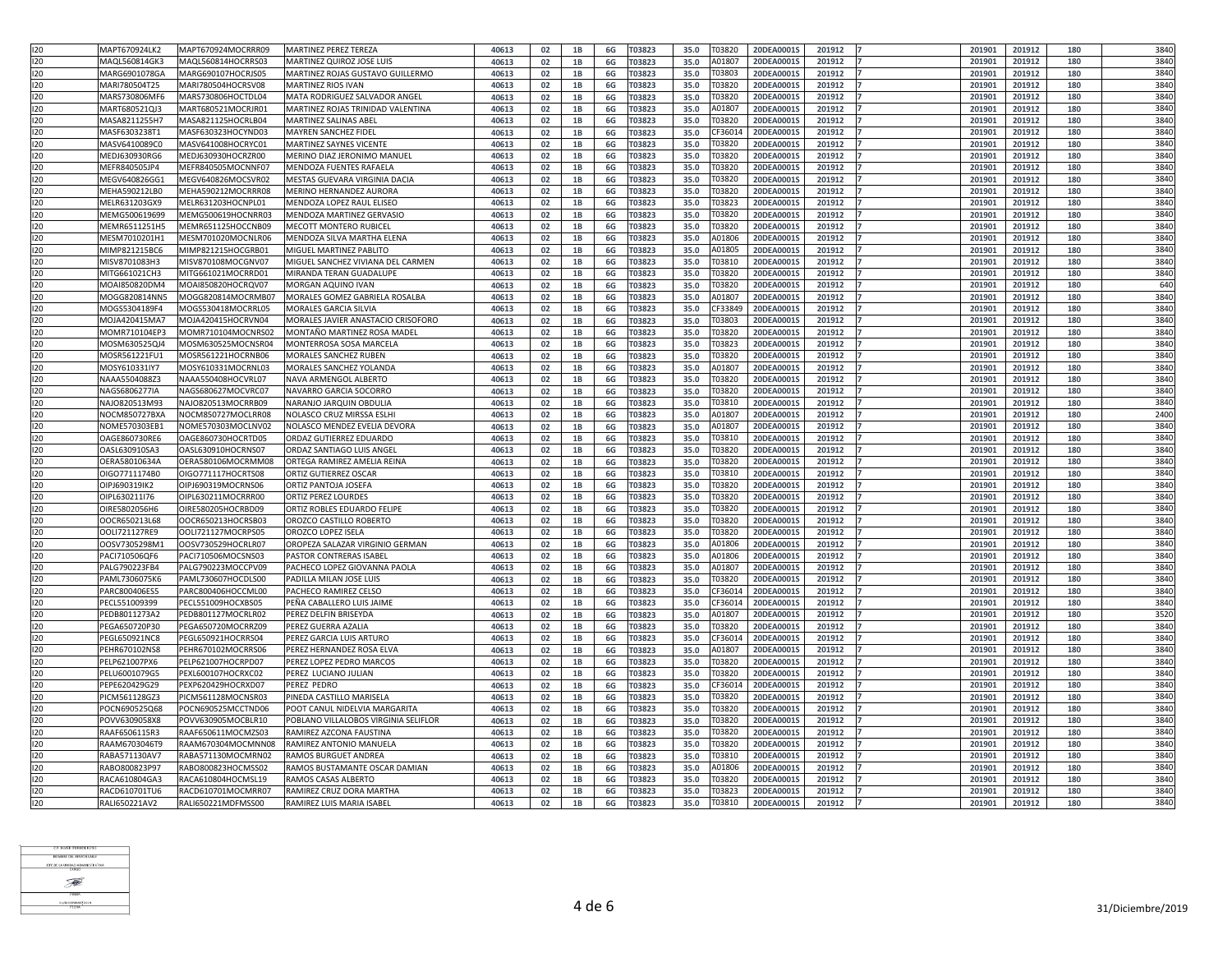| 120              | RAMM7501196M8 | RAMM750119HOCMTR02 | RAMIREZ MATA MARIO                    | 40613 | 02                   |                        | 6G        | T03823        | 35.0 | F360:        | 20DEA0001S               | 201912 | 20190  | 201912          | 180 | 3840 |
|------------------|---------------|--------------------|---------------------------------------|-------|----------------------|------------------------|-----------|---------------|------|--------------|--------------------------|--------|--------|-----------------|-----|------|
| 120              | RANE720804PU6 | RANE720804HOCMCL06 | RAMIREZ NICOLAS ELEUTERIO             | 40613 | 02                   | 1B                     | 6G        | T03823        | 35.0 | F0382        | 20DEA00019               | 201912 | 20190  | 201912          | 180 | 3840 |
| 120              | RARM560721U6A | RARM560721HOCMDR05 | RAMIREZ RODRIGUEZ MARCELINO           | 40613 | 02                   |                        | 6G        | <b>ГОЗ823</b> | 35.0 | F03820       | 20DEA00019               | 201912 | 20190  | 201912          | 180 | 3840 |
| 120              | RARV701114HY1 | RARV701114MOCMMR06 | RAMIREZ RAMIREZ VIRGINIA              | 40613 | 02                   |                        | 6G        | T03823        | 35.0 | <b>CO382</b> | 20DEA0001S               | 201912 | 201901 | 201912          | 180 | 3840 |
| 120              | RERA700408KA5 | RERA700408HOCYML07 | REYES RAMIREZ ALBERTO BENEDICTO       | 40613 | 02                   | 1B                     | 6G        | T03823        | 35.0 | 70382        | 20DEA00019               | 201912 | 201901 | 201912          | 180 | 3840 |
| 120              | RERA830802814 | RERA830802MOCYYN06 | REYES REYES ANGELA                    | 40613 | 02                   |                        | 6G        | <b>ГОЗ823</b> | 35.0 | A0180        | 20DEA00019               | 201912 | 201901 | 201912          | 180 | 3840 |
| 120              | RERF640714MT0 | RERF640714HOCYMR06 | REYES RAMIREZ FRANCISCO               | 40613 | 02                   |                        | 6G        | <b>ГОЗ823</b> | 35.0 | Г0382        | 20DEA0001                | 201912 | 20190  | 201912          | 180 | 3840 |
| 120              | RESE540714UM8 | RESE540714HOCYNM03 | REYES SANTIAGO EMILIANO               | 40613 | 02                   | 1B                     | 6G        | T03823        | 35.0 | <b>CO382</b> | 20DEA00019               | 201912 | 20190  | 201912          | 180 | 3840 |
| 120              | RESI7509116Z0 | RESI750911MOCYNL00 | <b>REYES SANTIAGO ILSE</b>            | 40613 | 02                   |                        | 6G        | <b>ГОЗ823</b> | 35.0 | <b>CO382</b> | 20DEA0001S               | 201912 | 20190  | 201912          | 180 | 3840 |
| 120              | RESU851127MC5 | RESU851127HDFYNL09 | <b>REYNA SANCHEZ ULISSES</b>          |       |                      |                        |           |               |      | <b>CO382</b> | 20DEA00019               | 201912 | 20190  | 201912          | 180 | 3840 |
|                  |               |                    |                                       | 40613 | 02                   |                        | 6G        | <b>ГОЗ823</b> | 35.0 | A03804       |                          |        |        |                 |     | 3840 |
| 120              | RICF691004R13 | RICF691004MOCSRR00 | <b>RIOS CRUZ FRANCISCA</b>            | 40613 | 02                   | 1B                     | 6G        | T03823        | 35.0 |              | 20DEA0001S               | 201912 | 201901 | 201912          | 180 |      |
| 120              | RIPM6406108C4 | RIPM640610HOCSLR06 | RIOS PALACIOS MARGARITO               | 40613 | 02                   | 1B                     | 6G        | T03823        | 35.0 | F03820       | 20DEA00019               | 201912 | 201901 | 201912          | 180 | 3840 |
| 120              | ROAI6903177G4 | ROAI690317MOCDRR00 | RODRIGUEZ ARAGON IRLANDA GERTRUDIS    | 40613 | 02                   |                        | 6G        | T03823        | 35.0 | A01806       | 20DEA00019               | 201912 | 201901 | 201912          | 180 | 3840 |
| 120              | ROEL640123E63 | ROXE640123MOCJXL06 | ROJAS ELIZABET                        | 40613 | 02                   | 1B                     | 6G        | T03823        | 35.0 | 0382         | 20DEA00019               | 201912 | 20190  | 201912          | 180 | 3840 |
| 120              | ROHM7109022HA | ROHM710902MOCSRR07 | ROSAS HERRERA MIRNA GABRIELA          | 40613 | 02                   |                        | 6G        | <b>ГОЗ823</b> | 35.0 | 10180        | 20DEA00019               | 201912 | 20190  | 201912          | 180 | 3840 |
| 120              | ROPP7609147E7 | ROPP760914HOCBRD05 | ROBLEDO PEREZ PEDRO ANTONIO           | 40613 | 02                   |                        | 6G        | <b>ГОЗ823</b> | 35.0 | CF010!       | 20DEA00019               | 201912 | 20190  | 201912          | 180 | 3840 |
| 120              | ROSA680702F45 | ROSA680702HOCSNB01 | DE LA ROSA SANTOS ABEL                | 40613 | 02                   |                        | 6G        | T03823        | 35.0 | F03820       | 20DEA00019               | 201912 | 20190  | 201912          | 180 | 3840 |
| 120              | ROVA720415948 | ROVA720415MOCSLN05 | ROSALES VELASCO ANA LILIA             | 40613 | 02                   | 1B                     | 6G        | T03823        | 35.0 | A01806       | 20DEA0001S               | 201912 | 201901 | 201912          | 180 | 3840 |
| 120              | ROVH580406P33 | ROVH580406HOCSSM02 | ROSETTE VASQUEZ HUMBERTO JULIAN       | 40613 | 02                   | 1B                     | 6G        | <b>ГОЗ823</b> | 35.0 | 70382        | 20DEA00019               | 201912 | 201901 | 201912          | 180 | 3840 |
| 120              | ROVL500215KT2 | ROVL500215HOCDLM09 | RODRIGUEZ VILLASEÑOR LAMBERTO         | 40613 | 02                   |                        | 6G        | T03823        | 35.0 | <b>CO382</b> | 20DEA00019               | 201912 | 201901 | 201912          | 180 | 3840 |
| 120              | RUCA661218PC4 | RUCA661218HOCZRD05 | RUIZ CORTES ADOLFO                    | 40613 | 02                   | 1B                     | 6G        | T03823        | 35.0 | 0382         | 20DEA00019               | 201912 | 20190  | 201912          | 180 | 3840 |
| 120              | RUGB6101106R8 | RUGB610110HOCZRN06 | RUIZ GUERRA BENITO                    | 40613 | 02                   |                        | 6G        | <b>ГОЗ823</b> | 35.0 | F3384        | 20DEA00019               | 201912 | 20190  | 201912          | 180 | 3840 |
| 120              | RUSE630122PI8 | RUSE630122HOCZNP00 | RUIZ SANTIAGO EPIFANIO ANTONIO        | 40613 | 02                   |                        | 6G        | T03823        | 35.0 | Г0382(       | 20DEA0001S               | 201912 | 201901 | 201912          | 180 | 3840 |
| 120              | SAAM690615DK7 | SAAM690615HOCNQG02 | SANCHEZ AQUINO MIGUEL ANGEL           | 40613 | 02                   | 1B                     | 6G        | T03823        | 35.0 | 70382        | 20DEA00019               | 201912 | 20190  | 201912          | 180 | 3840 |
| 120              | SACG6309299K0 | SACG630929HJCLRN06 | SALGADO CARBALLO GONZALO              | 40613 | 02                   | 1B                     | 6G        | <b>ГОЗ823</b> | 35.0 | F03803       | 20DEA00019               | 201912 | 201901 | 201912          | 180 | 3840 |
| 120              | SACR540827448 | SACR540827MOCLSS02 | SALINAS CASTILLO ROSALBA              | 40613 | 02                   | 1B                     | 6G        | T03823        | 35.0 | 70382        | 20DEA00019               | 201912 | 201901 | 201912          | 180 | 3840 |
| 120              | SADR851009V57 | SADR851009HOCNVC08 | SANTANA DAVILA RICARDO JAVIER         | 40613 | 02                   |                        | 6G        | T03823        | 35.0 | F0380        | 20DEA00019               | 201912 | 20190  | 201912          | 180 | 3840 |
| 120              | SAFF701120411 | SAFF701120MOCNNL09 | SANTANA FUENTES FELISA                | 40613 | 02                   | 1B                     | 6G        | T03823        | 35.0 | <b>ГОЗ82</b> | 20DEA00019               | 201912 | 20190  | 201912          | 180 | 3840 |
| 120              | SAGA640123TV4 | SAGA640123MOCLJM08 | SALVADOR GIJON AMELIA                 | 40613 | 02                   |                        | 6G        | <b>ГОЗ823</b> | 35.0 | 101807       | 20DEA00019               | 201912 | 20190  | 201912          | 180 | 3840 |
| 120              | SAGA7006056G4 | SAGA700605MOCBND04 | SABAH GENICO ADELAIDA                 | 40613 | 02                   |                        | 6G        | T03823        | 35.0 | 10180        | 20DEA00019               | 201912 | 20190  | 201912          | 180 | 3840 |
| 120              | SAGF5810277I0 | SAGF581027HOCNRR04 | SANTIAGO GARCIA FRUMENCIO             | 40613 | በ2                   | 1R                     | 6G        | T03823        | 35.0 | T03823       | 20DEA0001S               | 201912 | 201901 | 201912          | 180 | 3840 |
| 120              | SAGR651023746 | SAGR651023HOCNML05 | SANTIAGO GOMEZ RAUL                   | 40613 | 02                   | --<br>1B               | 6G        | <b>ГОЗ823</b> | 35.0 | F03820       | ----------<br>20DEA0001S | 201912 | 201901 | -----<br>201912 | 180 | 3840 |
| 120              | SAHJ7012204J7 | SAHJ701220HOCNRN00 | SANTIAGO HERNANDEZ JUAN JOSE          | 40613 | 02                   |                        | 6G        | T03823        | 35.0 | <b>0382</b>  | 20DEA00019               | 201912 | 201901 | 201912          | 180 | 3840 |
| 120              | SAJA680204QI9 | SAJA680204HOCNRN09 | SANCHEZ JARQUIN ANDRES                | 40613 | 02                   | 1B                     | 6G        | T03823        | 35.0 | T03820       | 20DEA00019               | 201912 | 201901 | 201912          | 180 | 3840 |
| 120              | SALU7003208L4 | SAXL700320MOCNXZ06 | SANCHEZ LUZ MARIA DOLORES             | 40613 |                      | 1B                     | 6G        | T03823        | 35.0 | A01806       | 20DEA0001S               | 201912 | 201901 | 201912          | 180 | 3840 |
| 120              |               | SAMJ661227HOCNJN09 |                                       |       | 02                   |                        |           |               |      |              | 20DEA00019               | 201912 | 201901 | 201912          |     | 3840 |
|                  | SAMJ6612273N1 |                    | SANTIAGO MEJIA JUAN PASCUAL           | 40613 | 02                   |                        | 6G        | T03823        | 35.0 | <b>CO382</b> |                          |        |        |                 | 180 |      |
| 120              | SAMM631226FW9 | SAMM631226MOCNRR01 | SANTIAGO MARTINEZ MARINA MA DE LA LUZ | 40613 | 02                   | 1B                     | 6G        | T03823        | 35.0 | A0180.       | 20DEA0001S               | 201912 | 201901 | 201912          | 180 | 3840 |
| 120              | SAMR730519K81 | SAMR730519HOCNNB00 | SANCHEZ MENDOZA RUBEN MARCIAL         | 40613 | 02                   | 1B                     | 6G        | <b>ГОЗ823</b> | 35.0 | 03820        | 20DEA00019               | 201912 | 201901 | 201912          | 180 | 3840 |
| 120              | SAOC681124JL7 | SAOC681124HOCNRR07 | SANTIAGO ORTIZ CRISOFORO ALEJANDRO    | 40613 | 02                   |                        | 6G        | T03823        | 35.0 | F03820       | 20DEA00019               | 201912 | 201901 | 201912          | 180 | 3840 |
| 120              | SAPL391210D19 | SAPL391210MOCNLR08 | SANTIAGO PALMA LORETO GRACIELA        | 40613 | 02                   | 1B                     | 6G        | T03823        | 35.0 | 0382         | 20DEA00019               | 201912 | 201901 | 201912          | 180 | 3840 |
| 120              | SAPR650531A23 | SAPR650531MOCNRY04 | SANTIAGO PEREZ REYNA VIRGEN           | 40613 | 02                   | 1B                     | 6G        | T03823        | 35.0 | <b>CO382</b> | 20DEA00019               | 201912 | 20190  | 201912          | 180 | 3840 |
| 120              | SARA7108245N0 | SARA710824MDFNMR01 | SANCHEZ RAMIREZ AUREA AIDA            | 40613 | 02                   |                        | 6G        | T03823        | 35.0 | F03803       | 20DEA00019               | 201912 | 201901 | 201912          | 180 | 3840 |
| 120              | SARG681003E78 | SARG681003MOCNSS02 | SANDOVAL ROSALES GISELA               | 40613 | 02                   |                        | 6G        | T03823        | 35.0 | 70382        | 20DEA00019               | 201912 | 20190  | 201912          | 180 | 3840 |
| 120              | SARH771127QB6 | SARH771127MOCLDR06 | SALVADOR RODRIGUEZ HORTENSIA          | 40613 | 02                   | 1B                     | 6G        | T03823        | 35.0 | F03803       | 20DEA0001S               | 201912 | 201901 | 201912          | 180 | 3840 |
| 120              | SARM6803143D4 | SARM680314MOCVVT02 | SAAVEDRA REVILLA MATILDE MARGARITA    | 40613 | 02                   | 1B                     | 6G        | T03823        | 35.0 | 03820        | 20DEA00019               | 201912 | 201901 | 201912          | 180 | 3840 |
| 120              | SASF600530RY2 | SASF600530HOCNNR06 | <b>SANCHEZ SANCHEZ FERNANDO</b>       | 40613 | 02                   |                        | 6G        | <b>ГОЗ823</b> | 35.0 | CF3384       | 20DEA00019               | 201912 | 201901 | 201912          | 180 | 3840 |
| 120              | SASJ720505R53 | SASJ720505HDFNNN02 | SAN JUAN SAN JUAN JUAN GABRIEL        | 40613 | 02                   | 1B                     | 6G        | T03823        | 35.0 | <b>CO382</b> | 20DEA00019               | 201912 | 201901 | 201912          | 180 | 3840 |
| 120              | SATR6912146Q8 | SATR691214MOCNRS00 | SANCHEZ TORIS ROSA MARIA              | 40613 | 02                   | 1B                     | 6G        | T03823        | 35.0 | F03820       | 20DEA00019               | 201912 | 201901 | 201912          | 180 | 3840 |
| 120              | SAVA740814HW2 | SAVA740814HOCRSR09 | SARABIA VASQUEZ ARMANDO               | 40613 | 02                   |                        | 6G        | T03823        | 35.0 | A01806       | 20DEA0001S               | 201912 | 201901 | 201912          | 180 | 3840 |
| 120              | SAVA880128Q31 | SAVA880128MOCNSD04 | SANCHEZ VASQUEZ ADILENE               | 40613 | 02                   |                        | 6G        | T03823        | 35.0 | T03810       | 20DEA0001S               | 201912 | 201901 | 201912          | 180 | 3840 |
| 120              | SAVR730830US0 | SAVR730830MOCNLS02 | SANCHEZ VALDIVIESO ROSA               | 40613 | 02                   | 1B                     | 6G        | T03823        | 35.0 | A01803       | 20DEA0001S               | 201912 | 201901 | 201912          | 180 | 3840 |
| 120              | SAZL681127268 | SAZL681127HOCNRS06 | SANTOS ZARATE LUIS VIRGILIO           | 40613 | 02                   | 1B                     | 6G        | T03823        | 35.0 | F03820       | 20DEA00019               | 201912 | 201901 | 201912          | 180 | 3840 |
| 120              | SIBA711112PY8 | SIBA711112MOCLJR06 | SILVA BEJARANO AURIA                  | 40613 | 02                   | 1B                     | 6G        | <b>ГОЗ823</b> | 35.0 | A0380        | 20DEA00019               | 201912 | 201901 | 201912          | 180 | 3840 |
| 120              | SICG6111051N5 | SICG611105HOCLRR01 | SILVA CERVANTES GERARDO               | 40613 | 02                   | 1B                     | 6G        | T03823        | 35.0 | <b>ГОЗ82</b> | 20DEA00019               | 201912 | 201901 | 201912          | 180 | 3840 |
| 120              | SICR6305233M0 | SICR630523MDFRRC00 | SIERRA CORTES MARIA DEL ROCIO         | 40613 | 02                   | 1B                     | 6G        | T03823        | 35.0 | 10180        | 20DEA00019               | 201912 | 20190  | 201912          | 180 | 3840 |
| 120              | SILO640518QW1 | SILO640518MOCLPL03 | SILVA LOPEZ OLIVA REMEDIOS            | 40613 | 02                   |                        | 6G        | T03823        | 35.0 | 70382        | 20DEA00019               | 201912 | 201901 | 201912          | 180 | 3840 |
| 120              | SIRG5212064RA | SIRG521206MOCLZL05 | SILVA RUIZ GLORIA LOURDES             | 40613 | 02                   | 1B                     | 6G        | T03823        | 35.0 | F03820       | 20DEA00019               | 201912 | 201901 | 201912          | 180 | 3840 |
| 120              | SISA7802256P3 | SISA780225HOCMMR04 | <b>SIMON SIMON ARMANDO</b>            | 40613 | 02                   |                        | 6G        | T03823        | 35.0 | F03803       | 20DEA00019               | 201912 | 201901 | 201912          | 180 | 3840 |
| 120              | SISI7611031L3 | SISI761103HOCLNS05 | SILVA SANTOS ISRAEL                   | 40613 | 02                   |                        | 6G        | <b>ГОЗ823</b> | 35.0 | 70382        | 20DEA00019               | 201912 | 201901 | 201912          | 180 | 3840 |
| 120              | SIVR6201201UA | SIVR620120HOCLNL06 | <b>SILVA VENTURA RAUL</b>             | 40613 | 02                   | 1B                     | 6G        | <b>ГОЗ823</b> | 35.0 | F03820       | 20DEA00019               | 201912 | 201901 | 201912          | 180 | 3840 |
| 120              | GAM600301855  | SOAM600301HOCLRG09 | SOLANA ARANDA MIGUEL ANGEL            | 40613 | 02                   |                        | 6G        | T03823        | 35.0 | <b>CO382</b> | 20DEA00019               | 201912 | 201901 | 201912          | 180 | 3840 |
| $\overline{120}$ | SOFP841030BTA | SOFP841030MOCSBL02 | SOSA FABIAN MARIA DEL PILAR           | 40613 | n <sub>2</sub><br>UL | 1 <sub>R</sub><br>- 10 |           | 6G   T03823   |      |              | 35.0 A01806 20DEA0001S   | 201912 | 201901 | 201912          | 180 | 3840 |
| $\overline{120}$ | SOLG690528TF0 | SOLG690528HOCSPR03 | SOSA LOPEZ GERMAN                     | 40613 | 02                   | 1B                     | 6G        | T03823        | 35.0 | T03820       | 20DEA0001S               | 201912 | 201901 | 201912          | 180 | 3840 |
| 120              | TAPC6804229Q9 | TAPC680422HOCPLR03 | TAPIA PALACIOS CRISOFORO ANDRES       | 40613 | 02                   | 1B                     | 6G        | T03823        | 35.0 | CF01059      | 20DEA0001S               | 201912 | 201901 | 201912          | 180 | 960  |
| 120              | TOPJ741111UZ4 | TOPJ741111HOCRRS00 | <b>TORRES PEREZ JESUS MARTIN</b>      | 40613 | 02                   | <b>1B</b>              | <b>6G</b> | T03823        | 35.0 | T03820       | 20DEA0001S               | 201912 | 201901 | 201912          | 180 | 3840 |
|                  |               |                    |                                       |       |                      |                        |           |               |      |              |                          |        |        |                 |     |      |